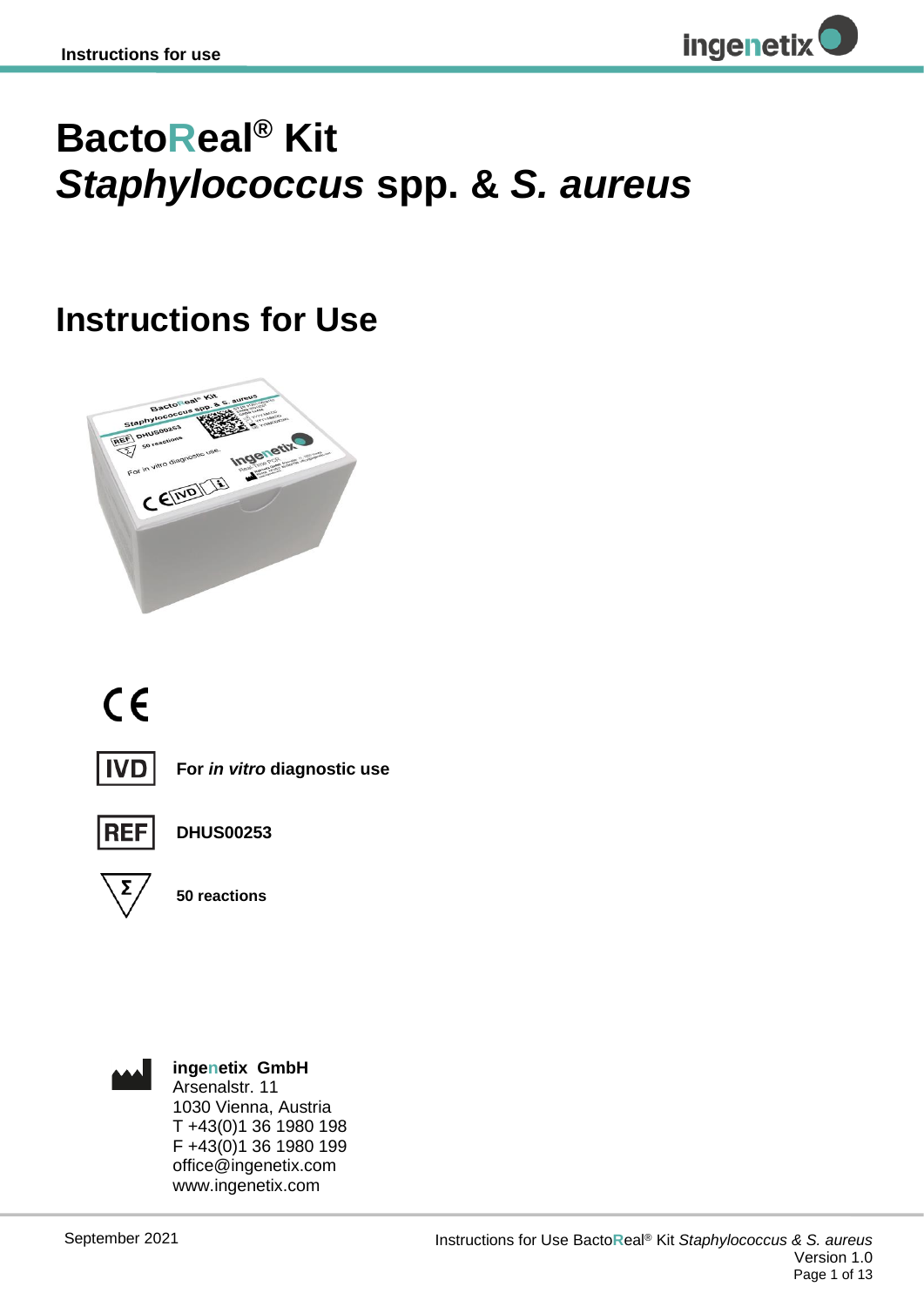## **Index**

#### **NOTICE TO PURCHASER: LIMITED LICENSE**

The MGB Probe contained in this product is covered by one or more of the following US patents and corresponding patents outside the US: 5801155 and 6084102 and is sold under a license from the ELITech Group. The purchase of this product includes a license to use only this amount of product solely for the purchaser's own use solely in the human in vitro diagnostic field (in accordance with applicable FDA and other regulatory requirements) and may not be used for any other commercial use, including without limitation repacking or resale in any form.

## **Explanation of symbols**

| <b>LOT</b>        | Batch code                                                                                                             |            | Use by                             |
|-------------------|------------------------------------------------------------------------------------------------------------------------|------------|------------------------------------|
| <b>REF</b>        | Catalogue number                                                                                                       |            | Manufacturer                       |
| $\sqrt{\Sigma}_I$ | Contains sufficient for <n> tests</n>                                                                                  |            | Store at                           |
| $C \in$           | This product fulfils the requirements of the<br>European Directive 98/79 EC for in vitro<br>diagnostic medical devices | <b>IVD</b> | For <i>in-vitro</i> diagnostic use |
|                   | Consult instructions for use                                                                                           |            | Manufacturer date                  |
|                   | Corrosion, GHS05                                                                                                       |            | Exclamation mark, GHS07            |
|                   |                                                                                                                        |            |                                    |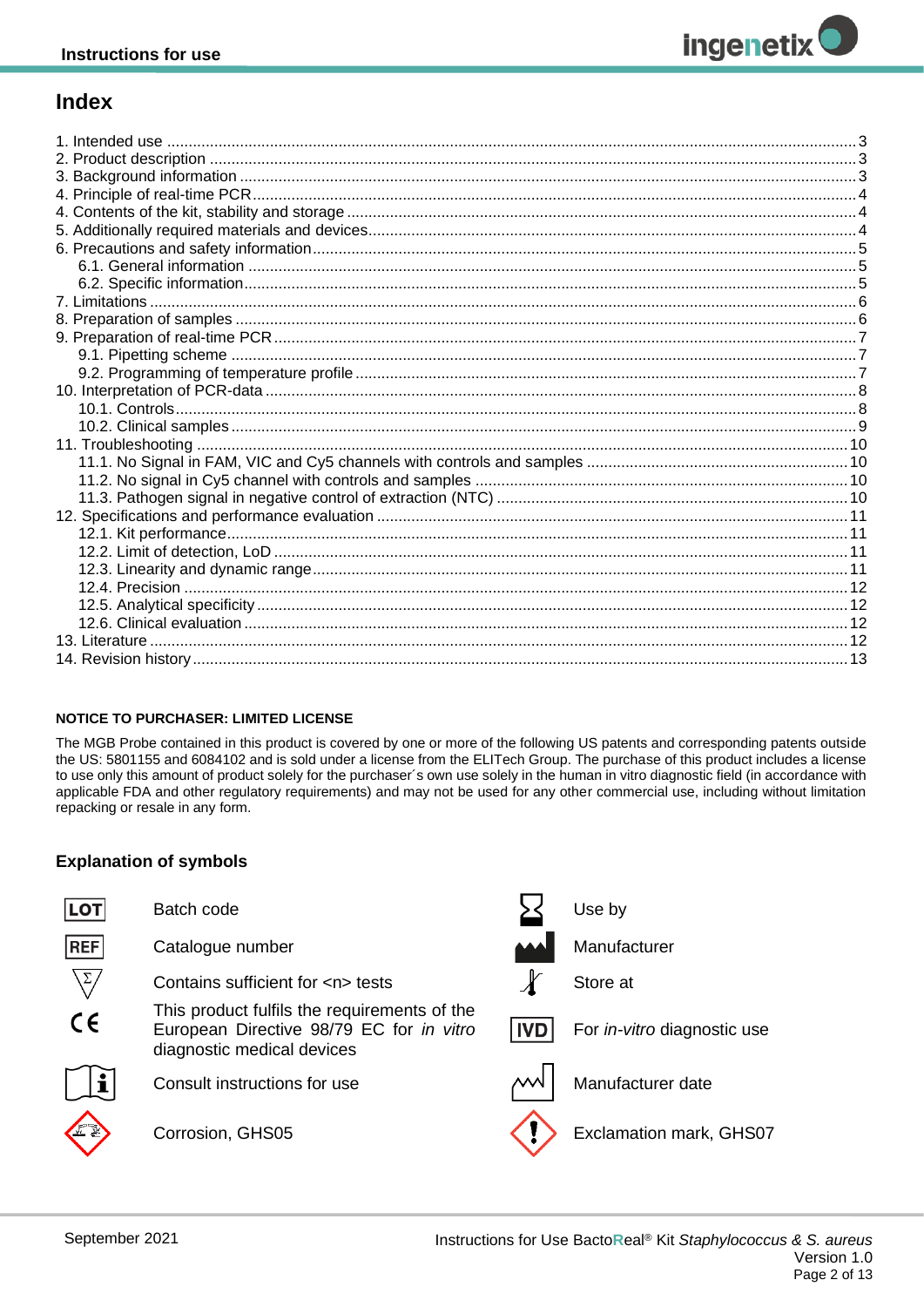## <span id="page-2-0"></span>**1. Intended use**

Bacto**R**eal® Kit *Staphylococcus & S. aureus* is a non-automatic *in-vitro* diagnostic real-time PCR test for the qualitative detection and identification of extracted DNA of *Staphylococcus aureus* (nuc gene) and *Staphylococcus* spp. (23S rRNA gene) from samples purified from human EDTA blood, aspirates, CSF and biopsies.

In combination with other diagnostic tests such as culture it supports a rapid and specific diagnosis for patients suspected of having a bacterial infection. Results have to be interpreted in context of the overall picture and other clinical parameters. Sepsis diagnosis must not be based solely on Bacto**R**eal® Kit *Staphylococcus & S. aureus*.

## <span id="page-2-1"></span>**2. Product description**

Bacto**R**eal® Kit *Staphylococcus & S. aureus* detects the nuc gene of *Staphylococcus aureus* and the 23S rRNA gene of *Staphylococcus* spp*.*

A probe-specific amplification curve in the fluorescence channel for FAM or VIC detects the pathogen-specific DNA. The Internal Positive Control (IPC) is detected in the fluorescence channel Cy5 and serves as a control for DNA extraction and possible real-time PCR inhibition. The target for the DNA IPC is added during sample extraction.

This test has been validated with the Applied Biosystems® 7500 Real-time PCR System (Thermo Fisher Scientific) and with the cobas z 480 Analyzer (Roche). However, it is also suitable for other real-time PCR instruments that can measure and differentiate fluorescence in the FAM, VIC and Cy5 channel (e.g. LightCycler® 480 II).

This test is based on real-time PCR. A specific DNA sequence of the pathogen genome is detected and amplified. The generated PCR-product is detected by an oligonucleotide-probe labelled with a fluorescent dye. This technology allows a sequence-specific detection of PCR amplificates.

Further tests for diagnosis of sepsis, which can be combined with Bacto**R**eal® Kit *Staphylococcus & S. aureus*:

Bacto**R**eal® Kit *E. coli* & *Klebsiella*, order no.: DHUS00153 Bacto**R**eal® Kit *S. pneumoniae* & *Streptococcus* spp., order no.: DHUS00353

Bacto**R**eal® Kit vanA & *Enterococcus* spp., order no.: DHUS00453

Bacto**R**eal® Kit *P. aeruginosa* & *Enterobacter* spp., order no.: DHUS00553

Bacto**R**eal® Kit *A. baumannii* & *P. mirabilis*, order no.: DHUS00653

<span id="page-2-2"></span>Myco**R**eal Kit *Candida* & *A. fumigatus*, order no.: DHUF00153

## **3. Background information**

*Staphylococcus aureus* is a Gram-positive bacterium, which can be found on skin and in mucous membranes. This bacterium can cause pneumonia, meningitis and sepsis. *S. aureus* is a microorganism responsible for nosocomial infections. Some strains are resistant to antibiotics like methicillin and vancomycin and therefore more difficult to treat.

*Staphylococcus epidermidis* is a Gram-positive bacterium colonizing skin and mucous membranes of humans. It can lead to infections through various implanted medical devices such as joint prostheses, cardiovascular devices or heart valves.

*Staphylococcus saprophyticus* can lead to urinary tract infections, with young women being more severely affected.

Other species of staphylococci such as *S. lugdunensis*, *S. haemolyticus*, *S. warneri*, *S. schleiferi*, *S. intermedius* are generally non-pathogenic but can lead to infections in rare cases.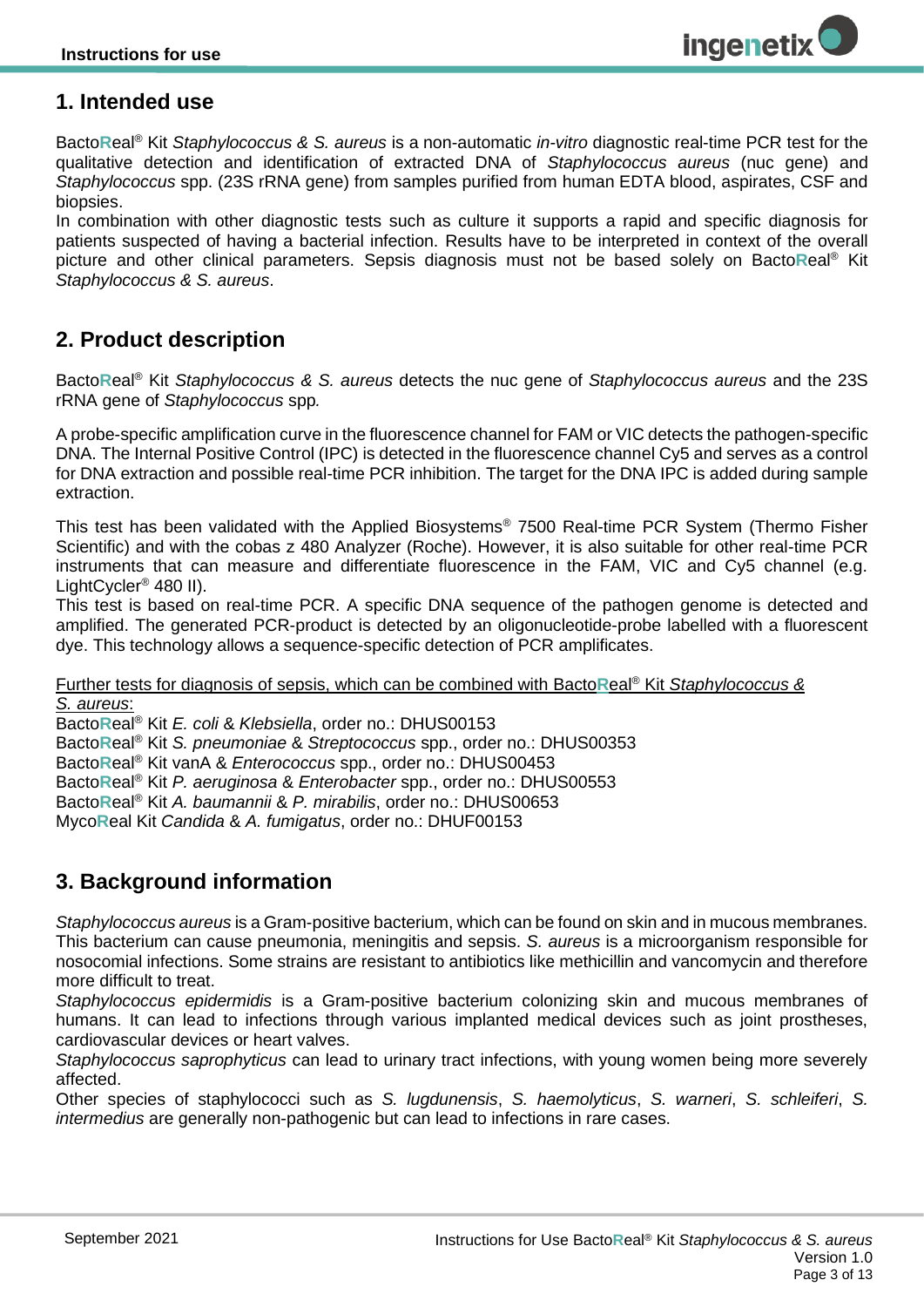## <span id="page-3-0"></span>**4. Principle of real-time PCR**

Bacto**R**eal® Kit *Staphylococcus & S. aureus* is based on multiplex real-time PCR technology by 5´-nucleaseassay technology. Specific DNA sequences in the pathogen genome are amplified and the generated PCRproducts are detected by oligonucleotide-probes labelled with fluorescent dyes (VIC, FAM). This allows a sequence-specific detection of PCR amplificates.

During PCR, primers are extended by *Taq* polymerase and probes hybridized to the target are cleaved by the 5'-exonuclease activity of *Taq* polymerase. According to the accumulation of PCR product, the fluorescence of the probe increases with each PCR cycle. The change in fluorescence of the dyes is recorded cycle by cycle in the real-time PCR instrument in the closed reaction tube at different fluorescence wavelengths.

The Ct value (Cycle threshold,  $Ct =$  Quantification cycle,  $Cq =$  Crossing point, Cp) describes the cycle at which the fluorescence first rises significantly above the background fluorescence.

## <span id="page-3-1"></span>**4. Contents of the kit, stability and storage**

| Labelling                              | Content                                                                                                           | Amount              | <b>Storage</b>                                                               |
|----------------------------------------|-------------------------------------------------------------------------------------------------------------------|---------------------|------------------------------------------------------------------------------|
| Module 2 Assay Mix<br>(green cap)      | Primer and probe for<br>Staphylococcus spp. (FAM)<br>S. aureus (VIC)<br>$\overline{\phantom{a}}$<br>DNA IPC (Cy5) | $1 \times 50 \mu$   | $-15^{\circ}$ C to $-25^{\circ}$ C                                           |
| <b>DNA IPC Target</b><br>(orange cap)  | Target for DNA IPC<br>(internal DNA positive control system)                                                      | $1 \times 100 \mu$  | $-15^{\circ}$ C to $-25^{\circ}$ C                                           |
| Module 2 Positive Control<br>(red cap) | DNA positive control<br>(approx. 1,000 target copies/µl)                                                          | $1 \times 200$ µl   | $-15^{\circ}$ C to $-25^{\circ}$ C                                           |
| DNA Reaction Mix (white cap)           | DNA reaction mix*                                                                                                 | $1 \times 500$ µl   | $-15^{\circ}$ C bis $-25^{\circ}$ C, until<br>first use, then $+4^{\circ}$ C |
| Nuclease-free water<br>(blue cap)      | Nuclease-free water                                                                                               | $1 \times 1000 \mu$ | $-15^{\circ}$ C to $-25^{\circ}$ C                                           |

\* **DNA Reaction Mix:**The Master Mix provided with the kit has been designed for reliable, high-sensitivity real-time PCR. The Master Mix contains a highly purified *Taq* Polymerase for rapid hot-start PCR, dNTPs with dUTP and Uracil-N glycosylase (UNG) to eliminate amplicon carryover, ROX™ dye (passive reference) and buffer components – additives optimized to handle RT-PCR inhibitors.

<span id="page-3-2"></span>The components of Bacto**R**eal® Kit *Staphylococcus & S. aureus* are stable until the expiry date stated on the label and are delivered at +4°C.

## **5. Additionally required materials and devices**

- Suitable reagents and laboratory equipment for DNA extraction of bacteria from one ml of blood at least, or aspirates, CSF and biopsies.
- Real-time PCR instrument which is able to detect and differentiate fluorescence in FAM, VIC, Cy5 channel
- Optical 96 well reaction plates or optical reaction tubes with optical closing material recommended by the manufacturer of the real-time PCR instrument
- **Pipettes**
- Nuclease-free water
- Pipette tips with filter
- Laminar flow box
- PCR workstation
- DNA decontamination reagent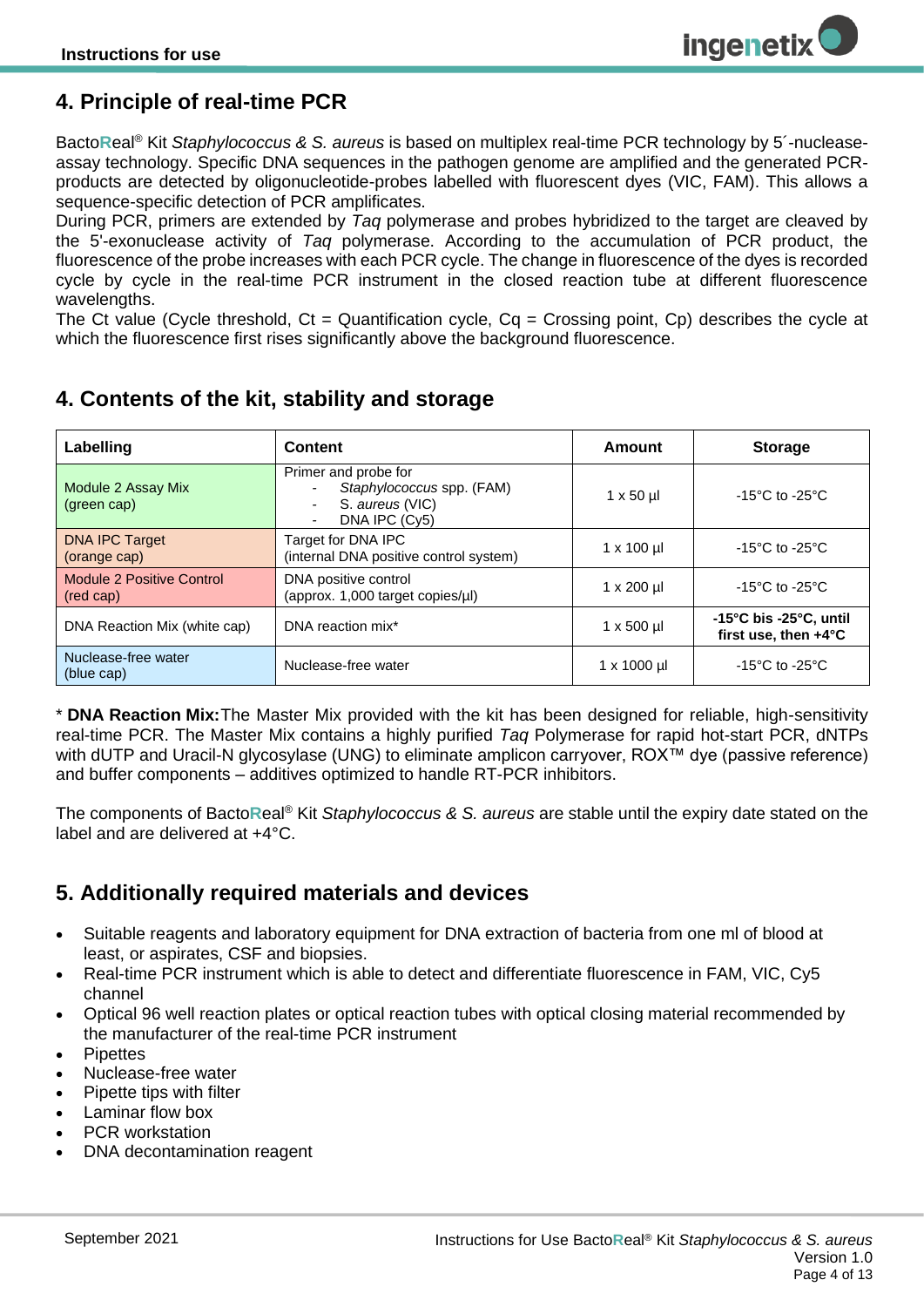## <span id="page-4-0"></span>**6. Precautions and safety information**

#### <span id="page-4-1"></span>**6.1. General information**

• For *in vitro* diagnostic use. The use of this kit is limited to qualified personnel instructed in the procedures of real-time PCR and in vitro diagnostics.

**ingenetix** 

- Specimens should be handled as if infectious in accordance with safe laboratory procedures. Wear protective disposable powder-free gloves when handling kit reagents and specimens.
- Quality of DNA has a profound impact on the test performance. Ensure that the used DNA extraction system is compatible with real-time PCR technology.
- Repeated thawing and freezing of kit components should be avoided. Protect kit components from light.
- The real-time PCR instrument should be serviced and cleaned regularly.
- Use established laboratory practices according to your local safety regulations for discarding specimens, reagents and waste disposal.
- Please note the expiration date of the kit.
- **Caution:** DNA IPC target is stored in RNA/DNA stabilizer which contains DTT/guanidine thiocyanate/Triton X-100 (see MSDS, [www.ingenetix.com\)](http://www.ingenetix.com/).

#### <span id="page-4-2"></span>**6.2. Specific information**

A workflow must be followed to avoid false positive results due to detection of contaminating DNA from environmental pathogens.

Recommended measures to avoid DNA contamination:

- Use separated working areas for specimen preparation, reagent preparation and amplification. Supplies and equipment must be dedicated to each of these separate working areas and ensure workflow in the laboratory from pre- to post-PCR.
- Ensure that samples with high bacterial concentrations (e.g., faeces, saliva) are not processed at working areas.
- Laboratory benches and supplies must be cleaned regularly.
- Sample preparation should be performed in a laminar flow box. Clean laminar flow box regularly in all areas.
- Preparation of real-time PCR should be done in a PCR workstation.
- The use of sterile aerosol-resistant pipette tips is required.
- Use only DNA-free consumables.
- If possible, leave consumables and pipettes in the laminar flow sterile bench and PCR workstation.
- Wear lab coat.
- Work only with powder-free disposable gloves, do not touch the palm and fingers of the gloves on the outside when putting them on. Change gloves frequently. To avoid skin contact, wear gloves over the sleeves of the lab coat. Use disposable sleeve protectors if possible.
- Do not touch the rim or threads open vials.
- Care must be taken when handling specimens and positive control to avoid cross-contamination.
- Storage of positive and potentially positive material should be separate from all other reagents.
- For a valid interpretation of results, a negative control shall be included during DNA-extraction (e.g. extraction of water instead of sample material), in order to exclude false-positive results due to contamination with DNA of pathogen during extraction.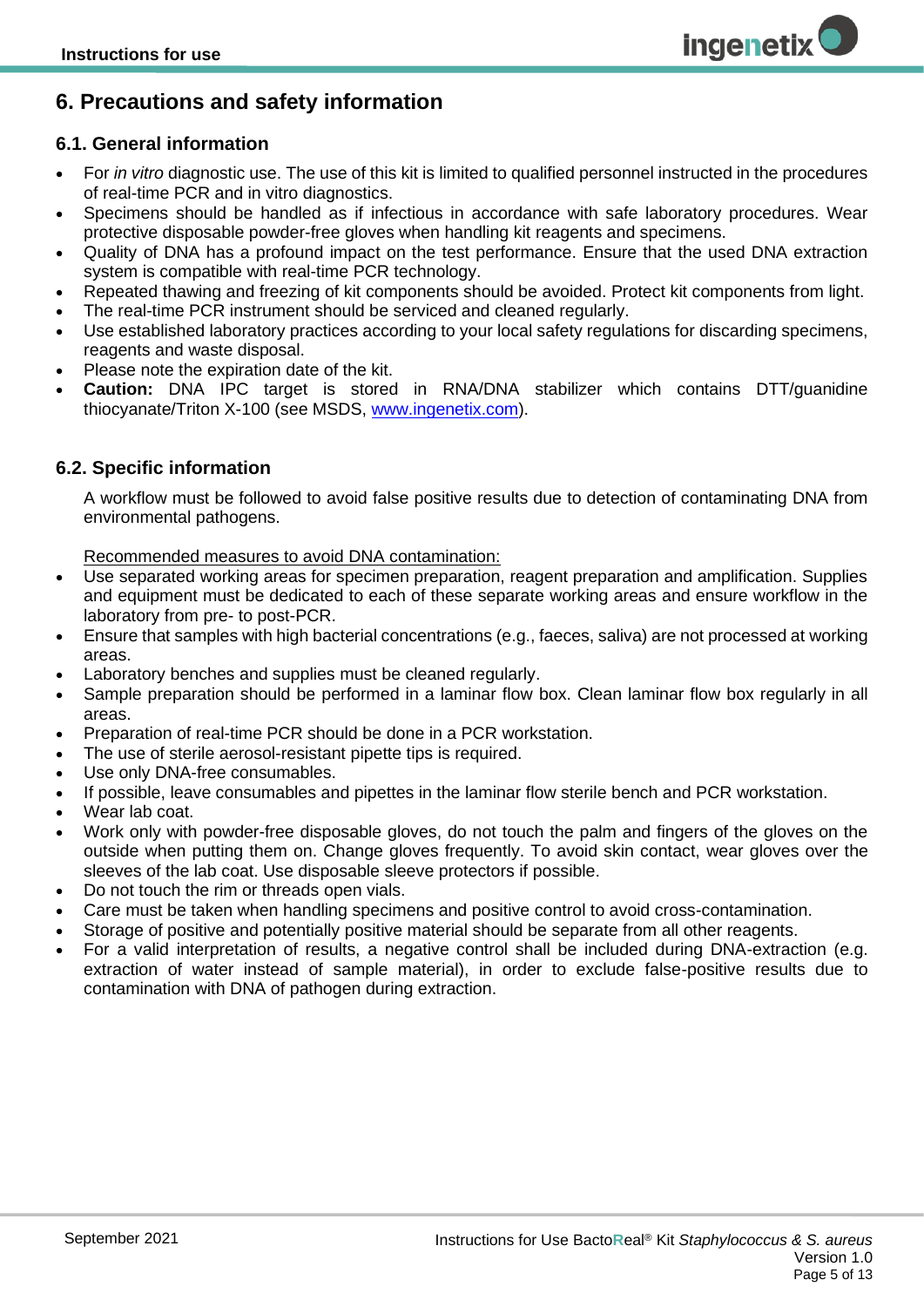## <span id="page-5-0"></span>**7. Limitations**

- Optimal performance of this test requires appropriate specimen collection, transport and storage, as well as an appropriate DNA extraction procedure.
- This kit has been used to validate the detection of bacterial DNA from EDTA blood, aspirates, CSF and biopsies. If the concentration of leukocytes in the blood is low, pathogen DNA may be lost during extraction.
- A negative test result does not exclude the possibility of infection with pathogenic organisms.
- Sequence variabilities in the target-region of some subtypes (strains) may lead to false-negative or less sensitive results.
- A pathogen concentration in the sample below the detection limit can lead to a false-negative result.
- A cut-off must be established for *Staphylococcus* to avoid false-positive data due to contamination, which reduces the sensitivity of the test.
- Sepsis diagnosis must not be based solely on Bacto**R**eal® Kit *Staphylococcus & S. aureus*. The test has to be used in combination with other diagnostic tests such as culture to enable a rapid and specific diagnosis for patients suspected of having sepsis or a bacterial infection of the bloodstream.
- <span id="page-5-1"></span>• Results should be interpreted in the context of clinical and laboratory findings.

## **8. Preparation of samples**

Ensure that the extraction system used is not contaminated with DNA of pathogens detected with Bacto**R**eal® Kit *Staphylococcus & S. aureus*. Extract the sample using a DNA extraction system compatible with real-time PCR technology.

Sample preparation should be performed with the recommended measures to avoid DNA contamination (see point 6.2). Always include a DNA extraction negative control (NTC, e.g. extraction of water).

EDTA-blood: Extraction of 1 ml EDTA-blood in combination with mechanical lysis by beads is recommended. The extracted DNA analyzed per module should be equivalent to 50 µl of blood at least (e.g., 500 µl of blood eluted in 100 µl).

The **DNA IPC target** has to be added during extraction. The DNA IPC serves as a control of the extraction, identifies possible PCR inhibition and ensures the integrity of the kit reagents.

**Caution:** The DNA IPC target must not be pipetted directly to the sample material, but must be added to the lysis buffer.

 $\rightarrow$  Add 1 µl DNA IPC target per sample to the lysis buffer.

Recommended automatic extraction methods for EDTA-blood:

- Mechanical lysis of 1.3 ml EDTA blood with beads (e.g. MP Biomedicals™ Lysing Matrix E, 2 ml, mpbio) on the Magnalyser or another beadbeater (70 sec, 7000 rpm).
- Subsequently, automated extraction of supernatant (approx. 800 µl) using one of the following extraction kits:
	- *-* innuPREP AniPath DNA RNA KFFLX Kit (Analytik Jena) with a modified protocol for 800 µl sample volume using the KingFisher FLEX extraction device (Thermo Fisher Scientific).
	- *-* MagMAX™ Viral/Pathogen Ultra Nucleic Acid Isolation Kit (Thermo Fisher Scientific). Do not use the lyticase and lysozyme included in the kit and replace Proteinase K with Proteinase K, recombinant, PCR Grade (Roche) to avoid contamination.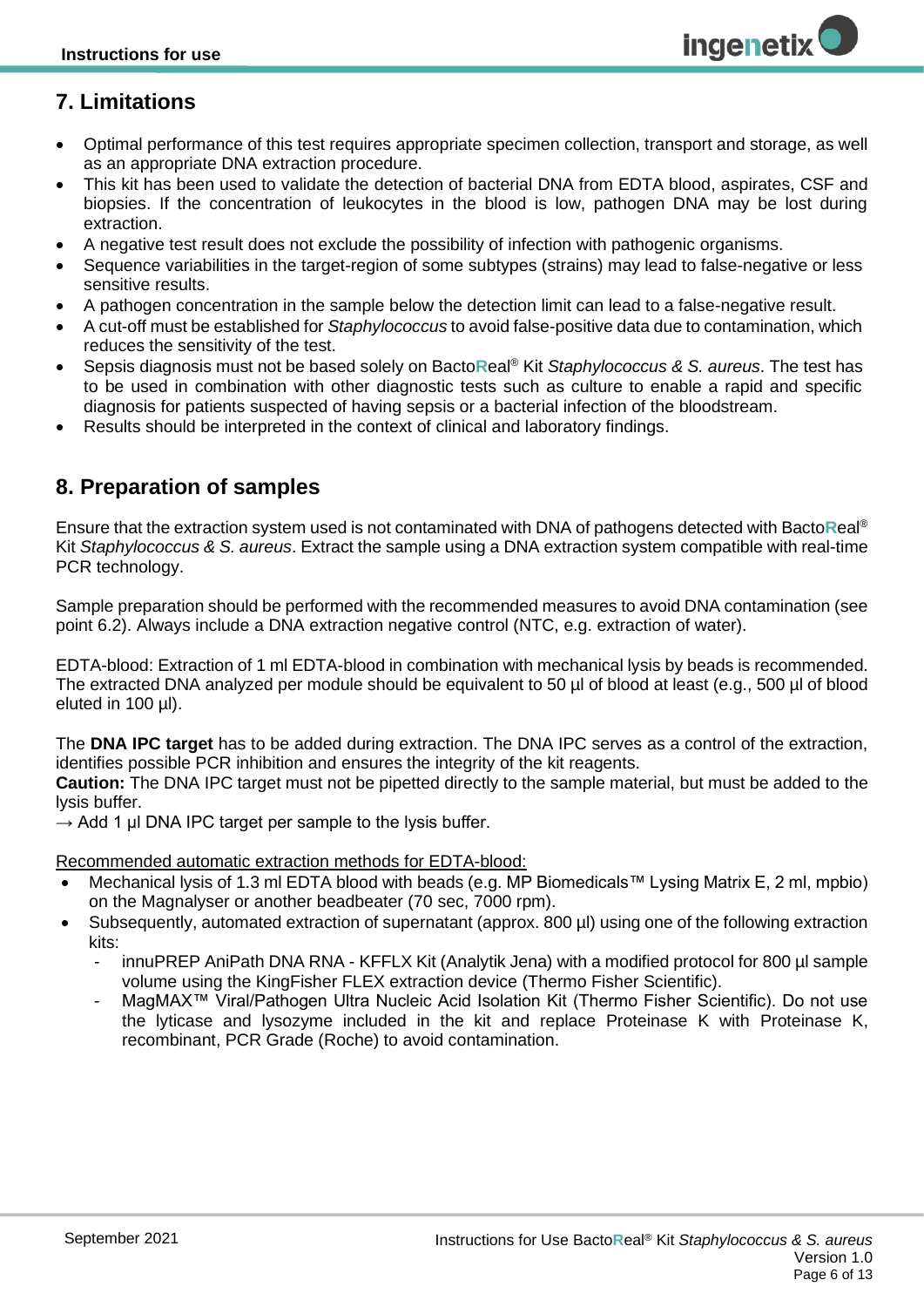## <span id="page-6-0"></span>**9. Preparation of real-time PCR**

- The preparation of the real-time PCR should be done in a PCR workstation (see point 6.2).
- Include one positive control and one extraction negative control (NTC) per PCR run and analysis
- Thaw kit components completely at room temperature. When thawed, mix components carefully, centrifuge briefly. Gently Mix the DNA Reaction Mix to ensure homogeneity of solution.

#### • **Positive Control**

 $\rightarrow$  Use 9 µl of Positive Control. Always add Positive Control last.

#### <span id="page-6-1"></span>**9.1. Pipetting scheme**

|                                                           |                           | Per sample and module |
|-----------------------------------------------------------|---------------------------|-----------------------|
| <b>Preparation Master Mix per module DNA Reaction Mix</b> |                           | $10.0$ $\mu$          |
| (mix well)                                                | <b>Module Assay Mix 2</b> | $1.0$ µl              |
|                                                           | <b>Module Master Mix</b>  | 11.0 $\mu$            |
|                                                           | <b>Module Master Mix</b>  | $11.0$ µl             |
| <b>PCR-reaction</b>                                       | DNA-Probe                 | $9.0$ $\mu$           |
|                                                           | <b>Total volume</b>       | $20.0$ $\mu$          |

**→ If DNA IPC Target was not added during extraction (not recommended):** Freshly dilute the DNA IPC Target 1:100 with nuclease-free water and add 1 μl per sample directly to the master mix. **Caution:** The use of more than 1 μl diluted (1:100) DNA IPC Target per reaction causes inhibition of the real-time PCR reaction.

For preparation of real-time PCR, dispense 11 µl aliquots of prepared Master Mix into the plate wells and then add 9 µl of DNA sample per well. At last, pipet the Positive Control.

#### <span id="page-6-2"></span>**9.2. Programming of temperature profile**

Please find further information on programming of the real-time PCR instrument in the respective operator's manual. Take into consideration that some PCR-platforms have to be calibrated with the corresponding dye before performing a multiplex-PCR.

#### **Detection channels:** FAM-NONE, VIC-NONE, Cy5-BHQ1

**Passive reference dye, if needed (depends on the device):** ROX (e.g. ABI® 7500, QuantStudio™ 3/5/6/7) **Sample volume:** 20 µl

#### **Detection channels for cobas z 480 Analyzer (Roche)**

**FAM:** Excitation at 465 nm, Emission at 510 nm **VIC:** Excitation at 540 nm, Emission at 580 nm **Cy5:** Excitation at 610 nm, Emission at 670 nm No passive reference dye needed

#### **Detection channels for LightCycler® 480 II (Roche):**

**FAM:** Excitation at 465 nm, Emission at 510 nm **VIC:** Excitation at 533 nm, Emission at 580 nm **Cy5:** Excitation at 618 nm, Emission at 660 nm After analysis of Cy5 channel, a colour compensation for FAM and VIC has to be selected from the Roche database.

Detection format: 3 Color Hydrolysis Probe, no passive refence dye needed.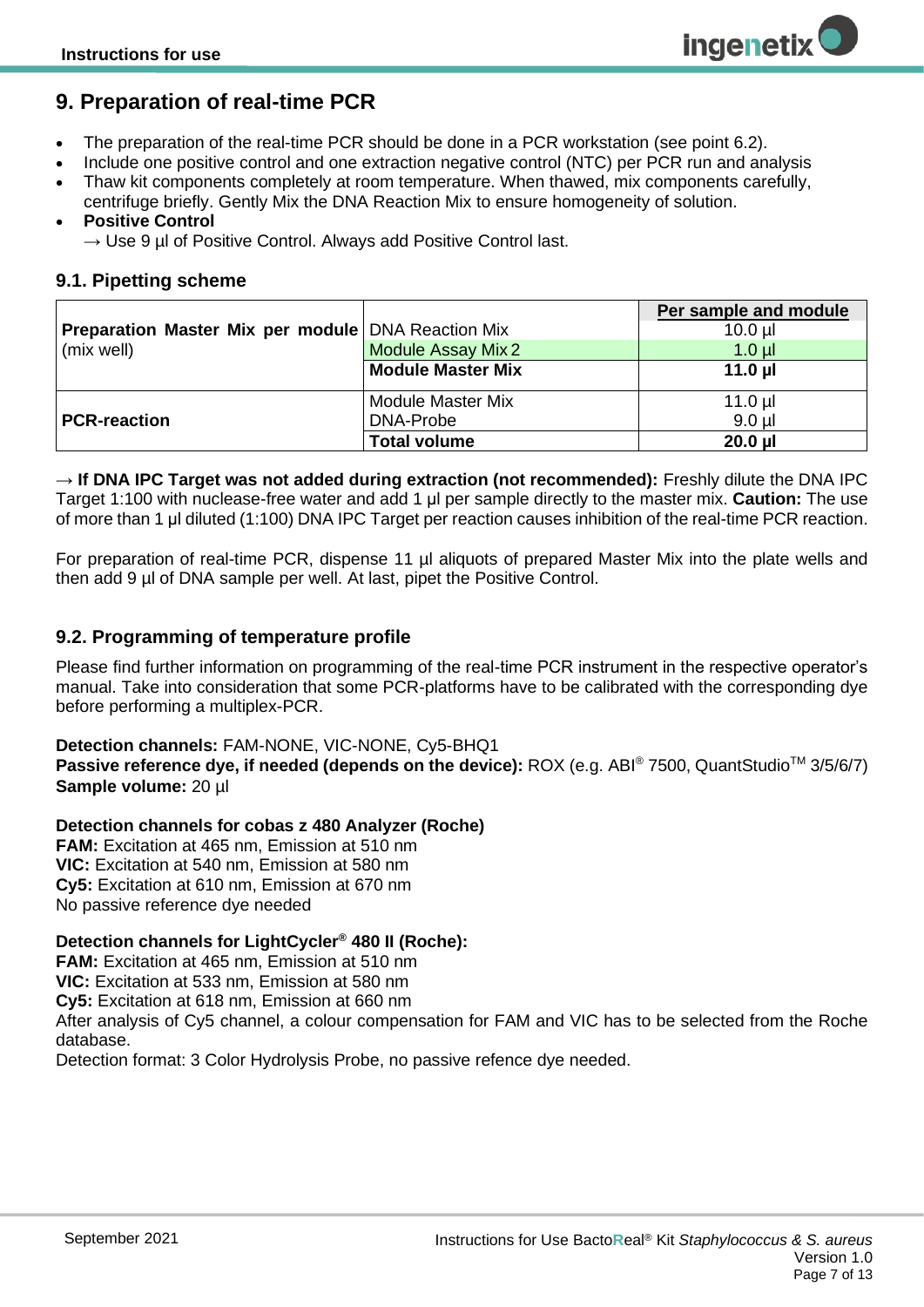#### **Temperature Profile:**

| Program 1                   | Program 2                   | Program 3                                                     |
|-----------------------------|-----------------------------|---------------------------------------------------------------|
| Cycles: 1<br>Analysis: None | Cycles: 1<br>Analysis: None | Cycles: 45<br>Analysis: Quantification<br>Acquisition at 60°C |
|                             | $95^{\circ}$ C              | $95^{\circ}$ C                                                |
|                             | 20 sec                      | 5 sec<br>$60^{\circ}$ C                                       |
| $50^{\circ}$ C              |                             | 30 sec                                                        |
| 2 min                       |                             |                                                               |

For ABI® 7500, QuantStudioTM 3/5/6/7: Ramp speed: "Standard" Without "fast cycling" parameter

## <span id="page-7-0"></span>**10. Interpretation of PCR-data**

**Important:** Samples should be analyzed in both logarithmic (Roche instrument: Abs Quant/Fit Points) and linear view and compared to the negative control. Please note that some PCR platforms require Color Compensation when using a multiplex PCR. When using LightCycler® 480 II, after analysis of Cy5 channel, a colour compensation for FAM and VIC has to be selected from the Roche database.

For the analysis of the PCR results, select the fluorescence display options FAM and VIC channel for the pathogen target and Cy5 channel for the DNA IPC Target in the logarithmic analysis. In addition to the Cq values (Quantification cycle  $(Cq)$  = Cycle threshold  $(Ct)$  = Crossing point  $(Cp)$ ), also check the amplification curves and adjust the Threshold (noise band) in the logarithmic view if necessary. After saving the new settings, export the data. Export the tables per dye if working with a cobas z 480 Analyzer.

Low concentrations of pathogen DNA can often be present in the PCR and extraction reagents. Therefore, Cq values of the samples in the FAM and VIC channel must be interpreted in comparison to Cq values of the negative control of DNA extraction (NTC) also (see 10.1, 10.2).

Contamination with *Staphylococcus* spp. is possible during sampling, extraction and PCR*.* Therefore, a cutoff with Cq=35 must be defined for *Staphylococcus* spp.

[Table 1](#page-7-2) shows the criteria for valid controls and **Fehler! Verweisquelle konnte nicht gefunden werden.** show interpretation of data with clinical samples.

#### <span id="page-7-1"></span>**10.1. Controls**

|                               | <b>Cq FAM channel</b><br><b>Staphylococcus</b> | Cq VIC channel<br>S. aureus | Cq Cy5 channel<br><b>DNA IPC1</b> | Interpretation | <b>Action</b> |
|-------------------------------|------------------------------------------------|-----------------------------|-----------------------------------|----------------|---------------|
| <b>Positive control</b>       | $30$                                           | $30$                        | Negative                          | Valid          |               |
| <b>Positive control</b>       | Negative                                       | Negative                    | Negative                          | Invalid        | See 11.1      |
| <b>Positive control</b>       | $30$                                           | Negative                    | Negative                          | Invalid        | See 11.1      |
| <b>Positive control</b>       | Negative                                       | $30$                        | Negative                          | Invalid        | See 11.1      |
| NTC <sup>2</sup>              | Cq > 35                                        | Negative                    | 28-32                             | Valid          |               |
| NTC <sup>2</sup>              | Cq > 35                                        | Negative                    | Negative                          | Invalid        | See 11.1      |
| NTC <sup>2</sup>              | Cq < 35                                        | Positive                    | 28-32                             | Invalid        | See 11.3      |
| NTC <sup>2</sup>              | Cq < 35                                        | Negative                    | 28-32                             | Invalid        | See 11.3      |
| NTC <sup>2</sup>              | Cq > 35                                        | Positive                    | 28-32                             | Invalid        | Siehe 11.3    |
| Negative control $3$          | Cq > 35                                        | Negative                    | Negative                          | Valid          |               |
| Negative control <sup>3</sup> | Cq < 35                                        | Positive                    | Negative                          | Invalid        | See 11.3      |
| Negative control <sup>3</sup> | Cq > 35                                        | Positive                    | Negative                          | Invalid        | See 11.3      |
| Negative control $3$          | Cq < 35                                        | Negative                    | Negative                          | Invalid        | See 11.3      |

<span id="page-7-2"></span>**Table 1:** Criteria for valid controls, IPC Target was added during extraction.

<sup>1</sup>If the IPC Target has been added directly to the Master Mix, all samples must be positive in Cy5 channel <sup>2</sup>Negative control of the extraction. Cut-off for *Staphylococcus*: Cq=35.0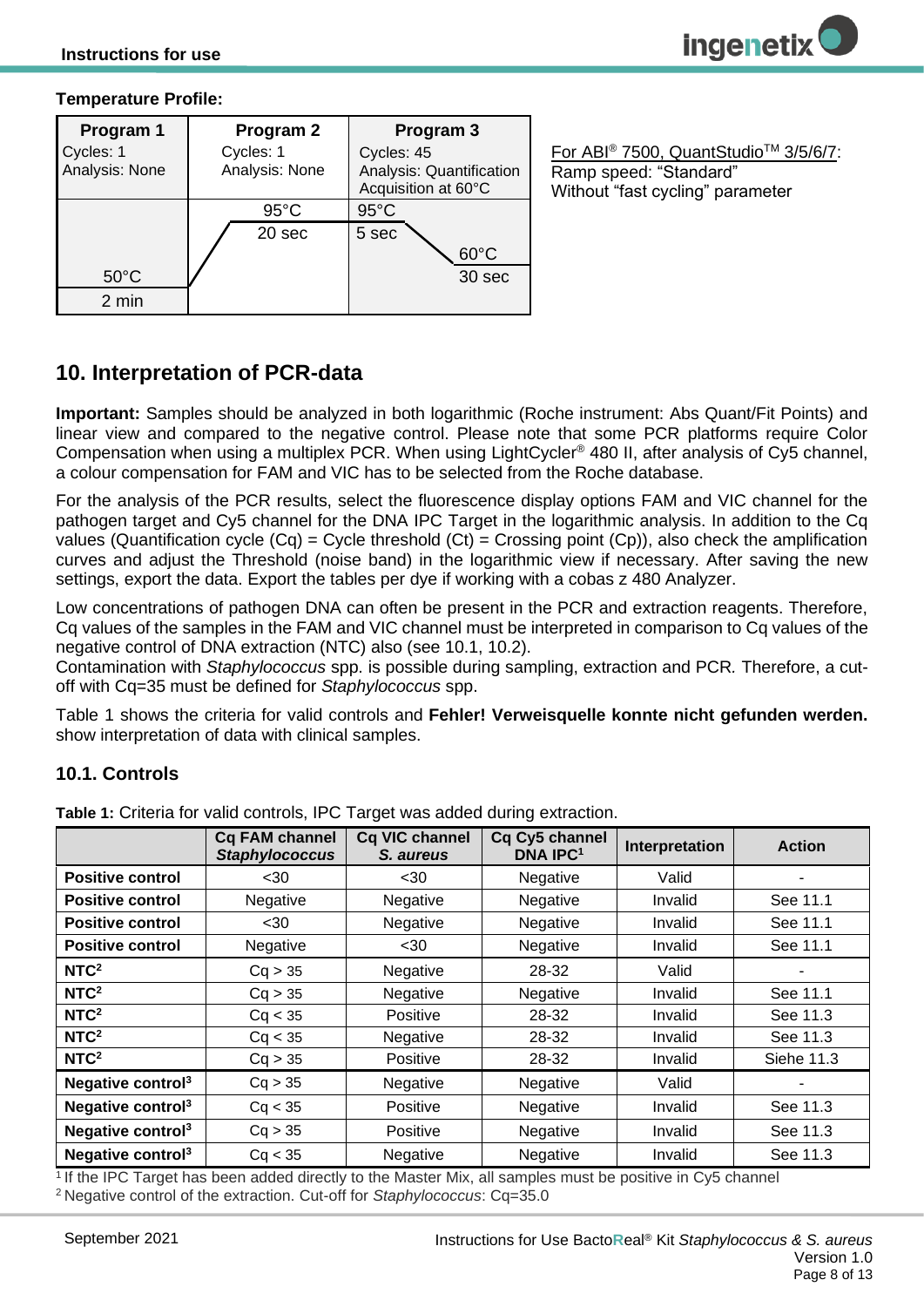#### <sup>3</sup>Optional

Assessment of clinical specimen test results should be performed after the positive and negative controls have been examined and determined to be valid. If results of controls are not valid, the patient results cannot be interpreted.

#### <span id="page-8-0"></span>**10.2. Clinical samples**

The results of the NTC as well as the cut-off must be included in the interpretation, see [Table 2.](#page-8-1)

**FAM channel,** *Staphylococcus***:** For *Staphylococcus* a Cq-value cut-off has to be defined. The Cq value for the cut-off is 35.0 (corresponds to approx. 500 target copies). Samples with Cq values lower than 35.0 are considered positive results, while Cq values greater than 35.0 may represent contamination and should be considered negative results. The sensitivity of the test (limit of detection, LoD) is reduced accordingly, see [Table 3.](#page-10-4)

**VIC channel,** *S. aureus***:** Samples with positive Cq values are interpreted as positive. A *S. aureus* positive specimen is also positive in the FAM channel with *Staphylococcus* spp.

<span id="page-8-1"></span>

|  |  | Table 2 Interpretation of clinical samples |  |  |
|--|--|--------------------------------------------|--|--|
|--|--|--------------------------------------------|--|--|

|                        | Cq FAM channel<br><b>Staphylococcus</b> | Cq VIC channel<br>S. aureus | Cq Cy5 channel<br><b>DNA IPC Target</b> | Interpretation<br>(see also Table 5) | <b>Action</b> |
|------------------------|-----------------------------------------|-----------------------------|-----------------------------------------|--------------------------------------|---------------|
| <b>Clinical sample</b> | Ca > 35                                 | <b>Negative</b>             | $28 - 321$                              | <b>Negative</b>                      |               |
| <b>Clinical sample</b> | Ca < 35                                 | Negative                    | Positive/Negative                       | Positive for<br>Staphylococcus       |               |
| <b>Clinical sample</b> | Positive                                | Positive                    | Positive/Negative                       | Positive for S. aureus               |               |
| <b>Clinical sample</b> | Cq > 35                                 | Negative                    | Negative                                | Invalid                              | See 11.2      |

**<sup>1</sup>**A positive signal excludes PCR inhibition. However, IPC Cq values should show comparable results among samples. A shift of Cq values can indicate a partial inhibition of PCR.

Exception: Very high pathogen concentrations may result in reduced or no signal from the DNA IPC.

In case of invalid data, the analysis must be repeated with the remaining DNA sample or a freshly extracted DNA sample. (see 11. Troubleshooting).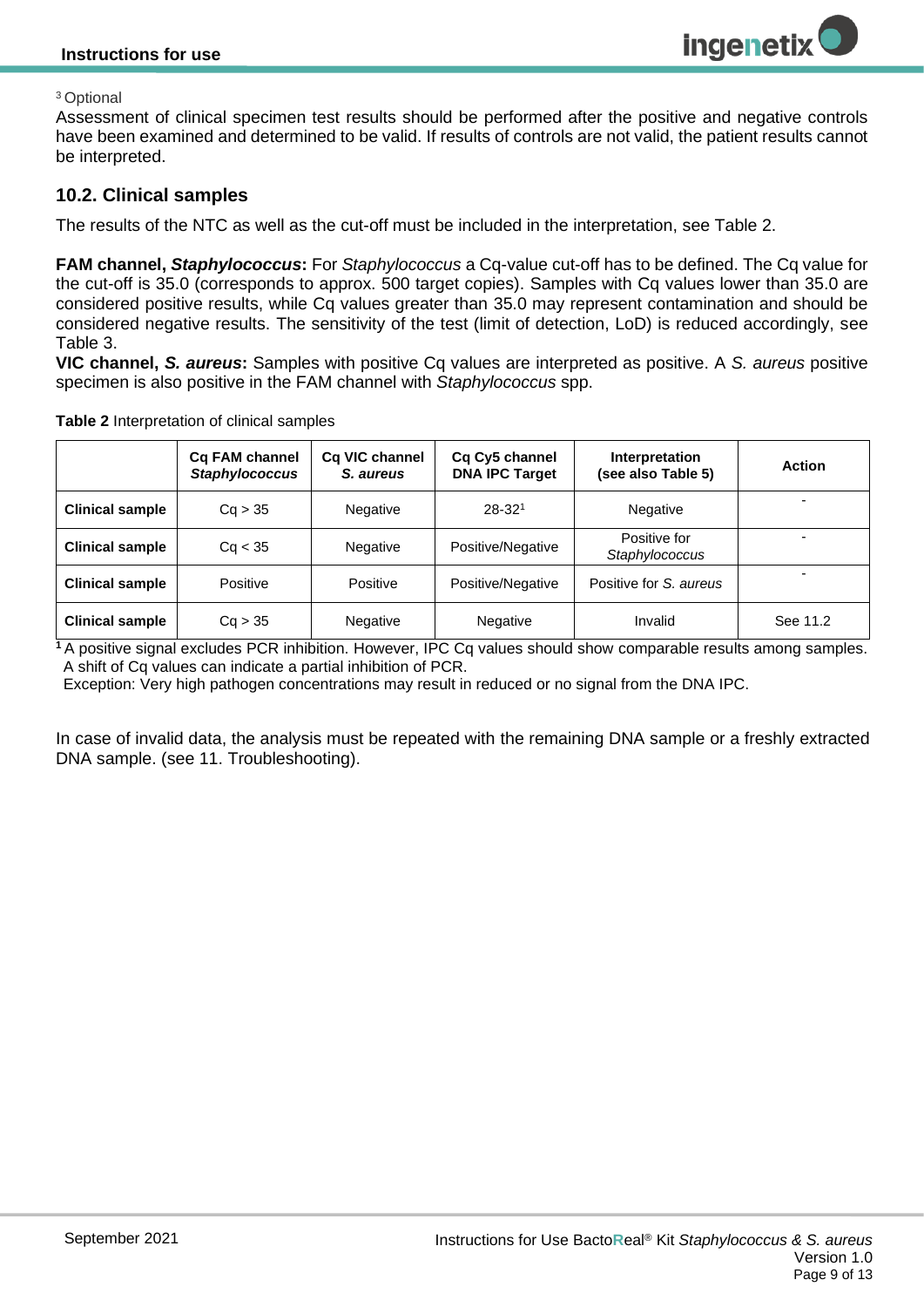## <span id="page-9-0"></span>**11. Troubleshooting**

#### <span id="page-9-1"></span>**11.1. No Signal in FAM, VIC and Cy5 channels with controls and samples**

- Incorrect programming of the temperature profile on the real-time PCR instrument.  $\rightarrow$  Compare the temperature profile with the information in the Instructions for Use.
- Incorrect settings of the detection channels on the real-time PCR instrument.  $\rightarrow$  Compare the settings of the detection channels with the information in the Instructions for Use.
- Error in the composition of the PCR reaction
	- $\rightarrow$  Check the pipetting steps using the pipetting scheme in the Instructions for Use and repeat the PCR if necessary.
- No positive control was added.
	- $\rightarrow$  If all clinical samples are also negative, repeat the PCR.

#### <span id="page-9-2"></span>**11.2. No signal in Cy5 channel with controls and samples**

- Incorrect programming of the temperature profile on the real-time PCR instrument.  $\rightarrow$  Compare the temperature profile with the information in the Instructions for Use.
- Incorrect settings of the detection channels on the real-time PCR instrument.  $\rightarrow$  Compare the settings of the detection channels with the information in the Instructions for Use.
- Error in the composition of the PCR reaction.
- $\rightarrow$  Check the pipetting steps using the pipetting scheme in the Instructions for Use and repeat the PCR if necessary.
- The DNA IPC Target was added directly to the master mix, but not freshly diluted 1:100.  $\rightarrow$  The PCR reaction is inhibited. Repeat the PCR and add freshly diluted DNA IPC Target.
- The DNA IPC Target was not added during the extraction.
- $\rightarrow$  Repeat the DNA extraction
- The DNA IPC Target was not pipetted to the lysis buffer but directly to the sample.  $\rightarrow$  The DNA IPC Target was degraded. Repeat the DNA extraction.
	- The DNA IPC Target was pipetted to the lysis buffer but still no signal in Cy5.
		- $\rightarrow$  DNA extraction has failed or PCR inhibition is present. Check whether a suitable DNA extraction method was used and check the DNA extraction steps.

#### <span id="page-9-3"></span>**11.3. Pathogen signal in negative control of extraction (NTC)**

- If there are Cq values in the negative control of extraction below the cut-off specified in the Instructions for Use, a contamination occurred during the preparation of the PCR or the DNA extraction.
	- $\rightarrow$  Repeat the PCR with unused reagents in replicates.
	- $\rightarrow$  Pipette the positive control last.
	- $\rightarrow$  If repeatedly positive: repeat the DNA extraction and PCR with unused reagents.
	- $\rightarrow$  Ensure that work surfaces and equipment are cleaned regularly and that workstations are separated from samples with high bacterial concentrations (e.g. faeces, saliva)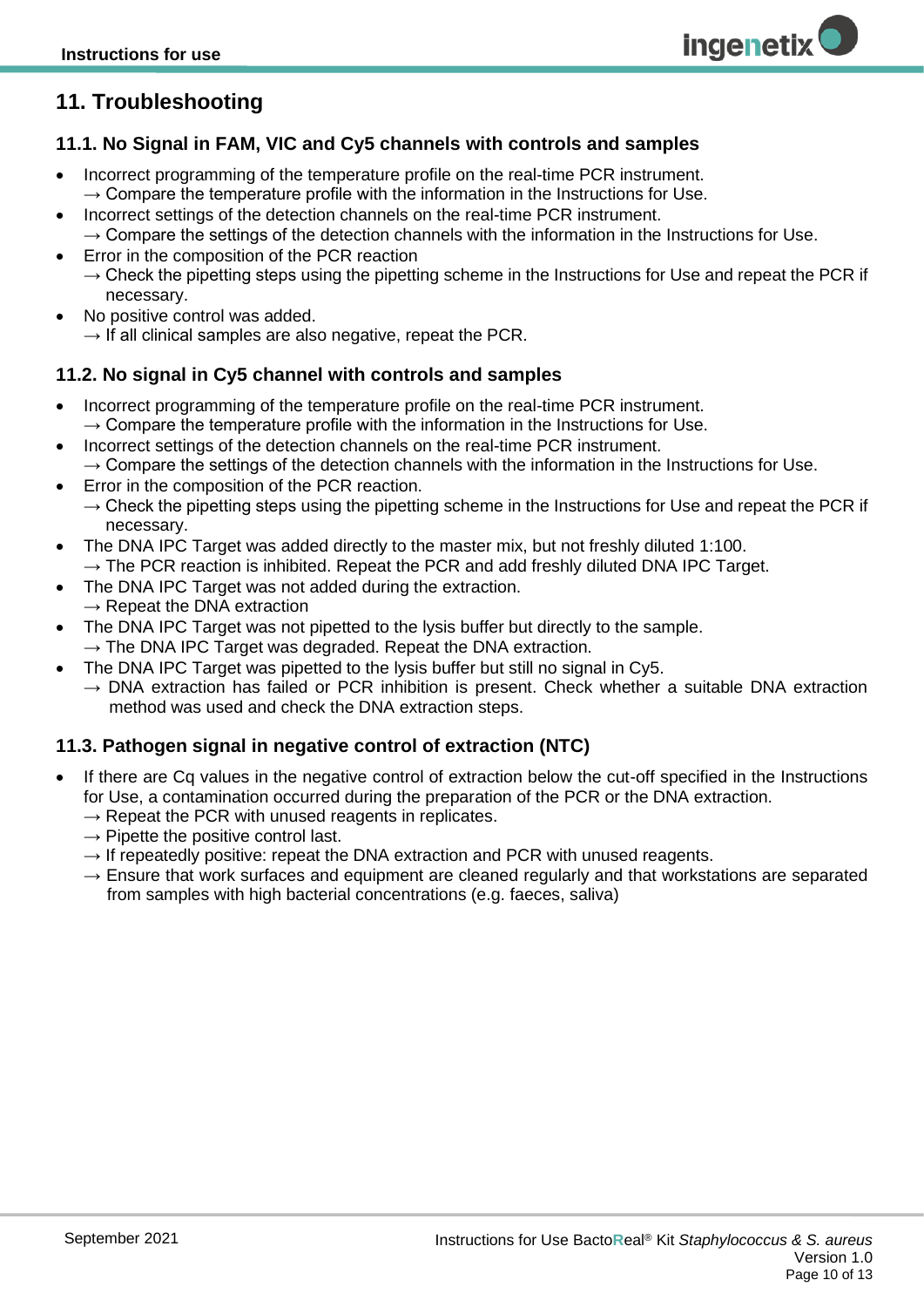#### <span id="page-10-1"></span><span id="page-10-0"></span>**12.1. Kit performance**

Performance of Bacto**R**eal® Kit *Staphylococcus & S. aureus* with an ABI® 7500 instrument (Thermo Fisher Scientific) is shown in Figure 1.

**ingenetix** 

**Figure 1** Performance of Bacto**R**eal® Kit *Staphylococcus & S. aureus*



#### <span id="page-10-2"></span>**12.2. Limit of detection, LoD**

**Method:** Bacto**R**eal® Kit *Staphylococcus & S. aureus* was tested with a serial dilution of plasmids containing parts of the respective target DNA. The limit of detection (LoD95: number of target copies detected in 95% of cases) was determined with plasmid dilutions around the analytical sensitivity using a non-linear curve fitting with the Graph Pad Prism Software.

Furthermore, two different extraction kits (innuPREP AniPath DNA RNA - KFFLX Kit, Analytik Jena, and MagMAX™ Viral/Pathogen Ultra Nucleic Acid Isolation Kit, Thermo Fisher Scientific) including an additional step with mechanical lysis by beads were tested with 1.3 ml EDTA blood spiked with different amounts of *S. aureus* using the KingFisher FLEX extraction device.

**Results:** The results are shown in [Table 3.](#page-10-4) A cut-off with Cq=35 must be defined for *Staphylococcus* spp.. The sensitivity of the test (limit of detection, LoD) is reduced accordingly.

Validation of extraction revealed that at least 100 CFU (colony forming units) of *S. aureus* per ml blood can be detected with Bacto**R**eal® Kit *Staphylococcus & S. aureus*

Note: Sequence variability in the primer or probe region may lead to false-negative or less sensitive results for some pathogen strains.

|                     | L <sub>o</sub> D95<br>Without / with cut-off rule |                  | Linearity – Slope   Linearity – correlation coefficient $\mathbb{R}^2$ |
|---------------------|---------------------------------------------------|------------------|------------------------------------------------------------------------|
| Staphylococcus spp. | 8/500 <sup>1</sup>                                | $-3.86 \pm 0.06$ | 0.9892                                                                 |
| S. aureus           |                                                   | $-3.47 \pm 0.03$ | 0.9952                                                                 |

<span id="page-10-4"></span>**Table 3** Summary of LoD and linearity

 $1$ <sub>T</sub> is organism, a multicopy gene is detected (6 times present in the genome), which increases the actual sensitivity of pathogen detection

#### <span id="page-10-3"></span>**12.3. Linearity and dynamic range**

Method: Linearity was determined using 10-fold serial dilutions (10<sup>6</sup> – 10<sup>1</sup> target copies/reaction) of the plasmids. The number of determinations (n) per dilution was nine.

**Results:** Results are shown in [Table 3.](#page-10-4) The test shows linearity over the range of 100 to 1,000,000 target copies/reaction.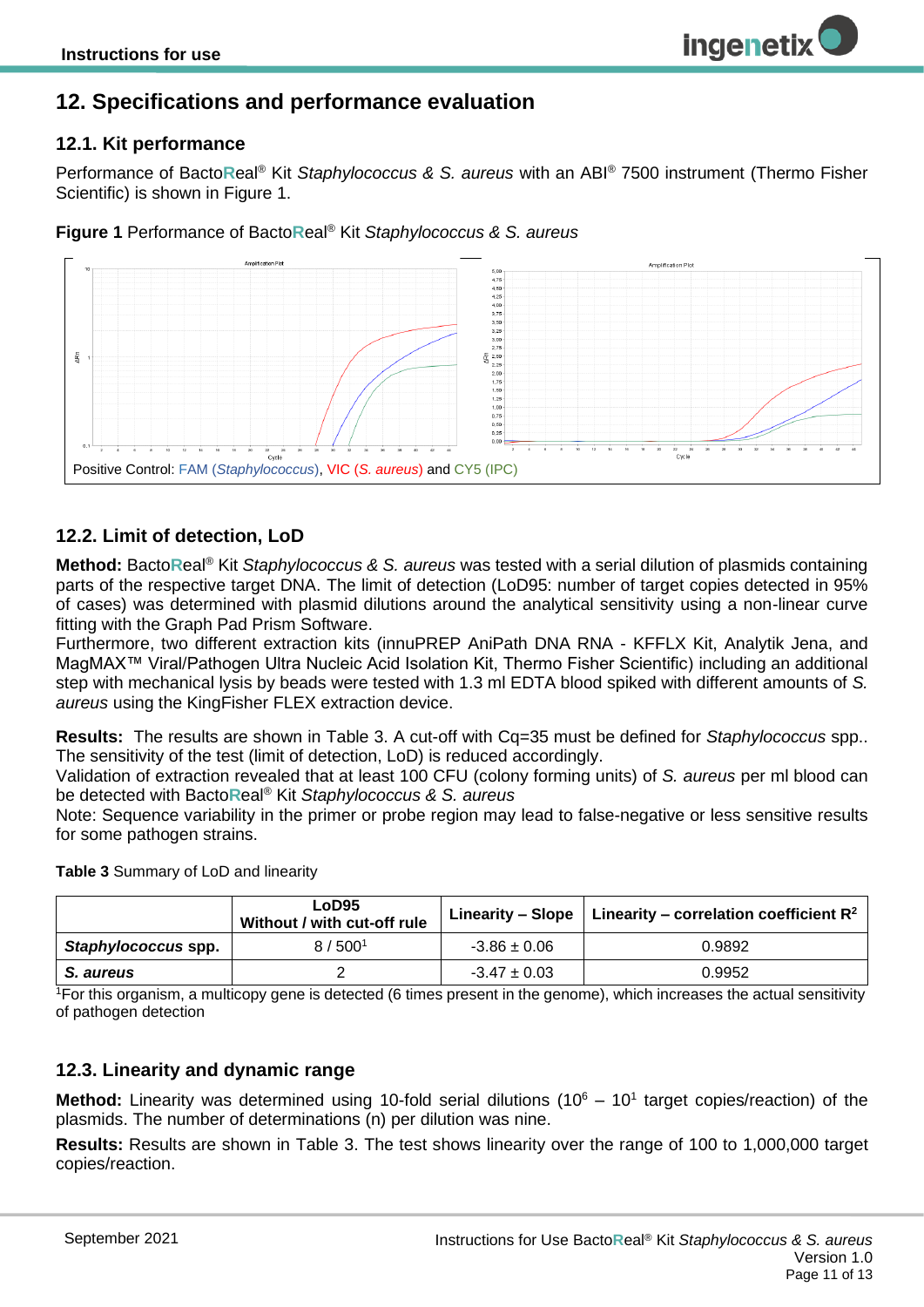## <span id="page-11-0"></span>**12.4. Precision**

Precision within a run (intra-assay), between multiple runs (inter-assay) and between two lots (inter-lot) was determined. The mean values of the coefficients of variation (CV%) are summarized in [Table 4.](#page-11-5)

<span id="page-11-5"></span>

| Table 4 Summary of mean values of the coefficients of variation |  |  |
|-----------------------------------------------------------------|--|--|
|-----------------------------------------------------------------|--|--|

|                     | <b>Coefficients of variation</b><br>intra-assav | <b>Coefficients of variation</b><br>inter-assav | <b>Coefficients of variation</b><br>inter-lot |
|---------------------|-------------------------------------------------|-------------------------------------------------|-----------------------------------------------|
| Staphylococcus spp. | 1.98                                            | 0.97                                            | 1.35                                          |
| S. aureus           | 0.87                                            | 1.15                                            | 1.08                                          |

### <span id="page-11-1"></span>**12.5. Analytical specificity**

Analytical specificity is ensured by the selection of specific primers and probes. *In silico* validation of primers and probes was performed by examining their sequences for potential homologies to currently published sequences in the NCBI database (BLAST analysis). This database analysis validated the detection of currently known strains and potential cross-reactions.

Existing sequence variability in the target region of some subtypes (strains) may lead to false-negative or less sensitive results.

The results of the BLAST analyses in terms of detection of different species are summarized in Table 5. Specificity was further determined by testing different bacterial and fungal isolates. No significant crossreactions were observed (data not shown).

<span id="page-11-4"></span>**Table 5:** Results of BLAST analysis

|                                           | <b>Detected species</b>                                                                                                                                                                                                                                                                                                                                                                                                                                                                                                                                                                   |
|-------------------------------------------|-------------------------------------------------------------------------------------------------------------------------------------------------------------------------------------------------------------------------------------------------------------------------------------------------------------------------------------------------------------------------------------------------------------------------------------------------------------------------------------------------------------------------------------------------------------------------------------------|
| <b>FAM channel</b><br>Staphylococcus spp. | S. agnetis, S. argenteus, S. arlettae, S. aureus, S. capitis, S. caprae, S. cohnii, S. delphini, S.<br>epidermidis, S. equorum, S. felis, S. haemolyticus, S. hominis, S. hyicus, S. kloosii, S. lugdunensis,<br>S. lutrae, S. muscae, S. nepalensis, S. pasteuri, S. pettenkoferi, S. piscifermentans, S.<br>pseudintermedius, S. saprophyticus, S. schleiferi, S. sciuri, S. simulans, S. stepanovicii, S. succinus,<br>S. warneri, S. xylosus<br>Macrococcus spp.<br>S. carnosus, S. condimenti, S. chromogenes, S. lutrae, S. muscae will not be detected or only<br>weakly detected. |
| VIC channel<br>Staphylococcus aureus      | Staphylococcus aureus                                                                                                                                                                                                                                                                                                                                                                                                                                                                                                                                                                     |

#### <span id="page-11-2"></span>**12.6. Clinical evaluation**

For diagnostic evaluation, 27 blood samples (extracted with SeptiFast LysKit, Roche) and 17 other specimens such as biopsies, CSF and aspirates from patients with suspected bacterial infection were analyzed. The results were compared with the LightCycler® SeptiFast Test (Roche) for blood samples and the SepsiTest<sup>™</sup> (Molzym) for the other test materials (see [Table 6\)](#page-11-6).

<span id="page-11-6"></span>**Table 6** Statistical clinical evaluation for blood samples and other samples (biopsies, CSF, aspirates)

|                       | <b>Sensitivity</b> |        | <b>Specificity</b> |        | <b>NPV</b>   |        | <b>PPV</b>   |        | <b>Prevalence</b> |       | <b>Accuracy</b> |        |
|-----------------------|--------------------|--------|--------------------|--------|--------------|--------|--------------|--------|-------------------|-------|-----------------|--------|
|                       | <b>Blood</b>       | Other  | <b>Blood</b>       | Other  | <b>Blood</b> | Other  | <b>Blood</b> | Other  | <b>Blood</b>      | Other | <b>Blood</b>    | Other  |
| <b>Staphylococcus</b> | 36.4%              | 100.0% | 100.0%             | 100.0% | 26.3%        | 100.0% | 100.0%       | 100.0% | 81.5%             | 52.9% | 48.1%           | 100.0% |
| <b>S.</b> aureus      | 42.9%              | 100.0% | 100.0%             | 100.0% | 33.3%        | 100.0% | 100.0%       | 100.0% | 77.8%             | 29.4% | 55.6%           | 100.0% |

## <span id="page-11-3"></span>**13. Literature**

1. Angus DC, Wax RS. Epidemiology of sepsis: an update. Critical care medicine. 2001; 29 (7 Suppl):S109.

2. Hotchkiss R S, Karl IE. The pathophysiology and treatment of sepsis. N Engl J Med. 2003; 348:138.

3. Makristathis A, Riss S, Hirschl AM. A novel fluorescence in situ hybridization test for rapid pathogen identification in positive blood cultures. Clin Microbiol Infect. 2014;20:760.

4. Mitteregger D, Barousch W, Nehr M, Kundi M, Zeitlinger M, Makristathis A, Hirschl AM. Neutralization of antimicrobial substances in new BacT/Alert FA and FN Plus blood culture bottles. J Clin Microbiol. 2013;51:1534.